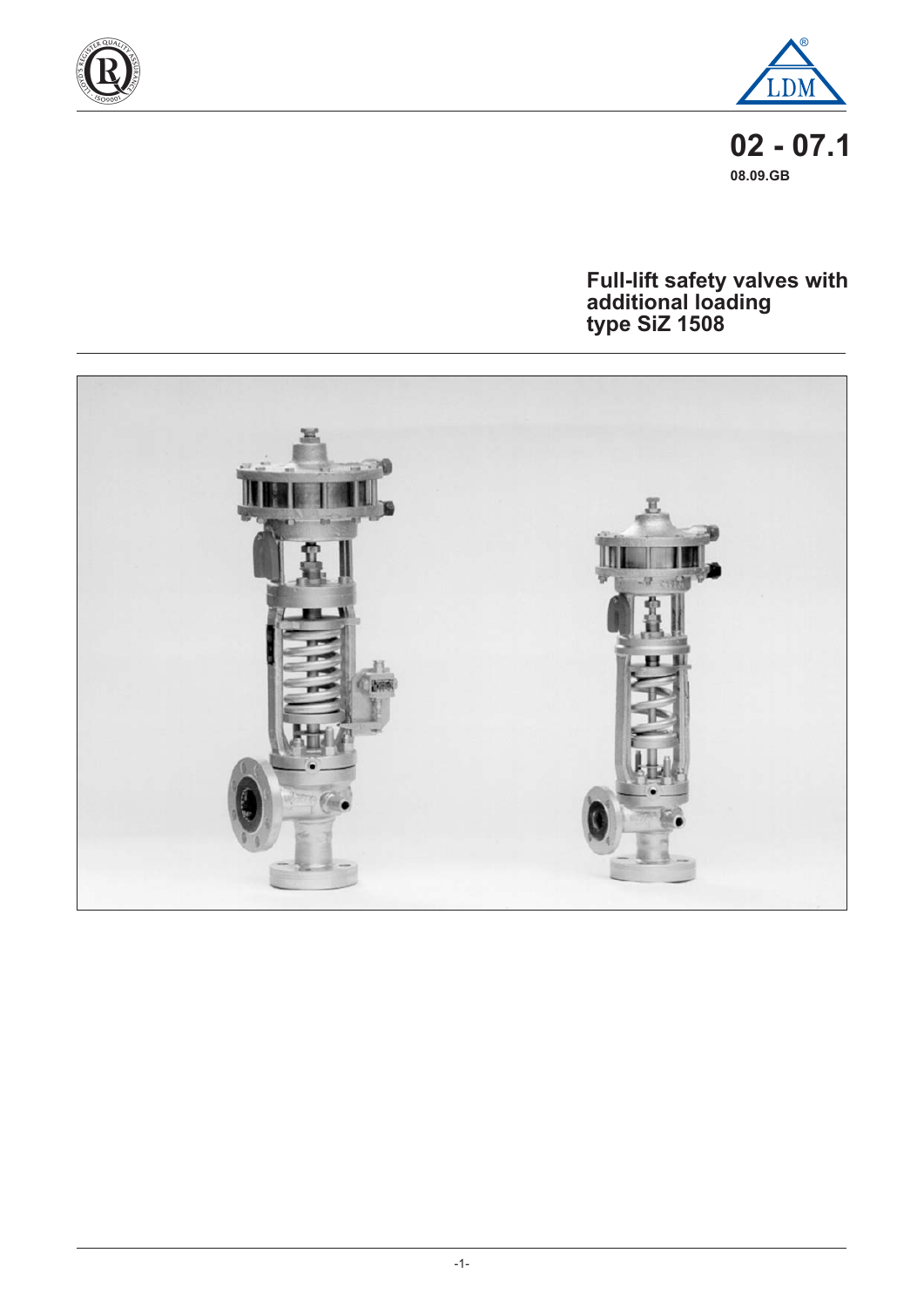

**SiZ 1508**



#### **Full-lift safety valves with additional loading DN 25 x 40 to 350 x 600**

#### **Application**

The full-lift safety valve with additional loading is a valve designed for automatic protection of a pressure equipment (steam boilers, pressure pipelines, steam-conditioning stations, pressure vessels, turbine extraction etc.) against unpermitted pressure increase over allowable limit.

Certificate of the valve construction and guaranteed output of the safety valves type SiZ 1508 was issued by Český úřad bezpečnosti práce (The Czech Institute for Safety Work) in Prague, under ref. No. 1699/0.50/69 dated 24th of September 1969. From that moment the valves type SiZ 1508 were involved into the approved equipment of steam boilers according to ČSN 07 0620. The valve output guaranteed in accompanying documents is guaranteed only provided that the pressure loss in pipeline does not exceed 3% of opening pressure in inlet pipeline and 25% in outlet pipeline.

The safety valves SiZ 1508 are designed for water vapour, air, and non-aggressive gases and vapours. The highest temperature of securing medium is up to 575 °C. The valves can operate continuously in dust environment with ambient temperature to 80 °C. After consulting the producer, it is possible to pipe the valve in environment with ambient temperature below zero. The opening pressure range is specified in the "Technical data" table. o

The valves are delivered and must be operated together with their accessories, i.e. control unit and aerating system. If these conditions are kept, the users can expect 100% certainty in the safety of the protected equipment, power energy savings and fast return of input costs. Single parts can be delivered only in case of the replacement for previously delivered equipment.

#### **Technical data**

| Valve size DN | Seat values |           | Opening pressure | Certified flow coefficient           |                |
|---------------|-------------|-----------|------------------|--------------------------------------|----------------|
|               | $d$ [ mm ]  | $A[mm^2]$ | minimal          | $p_{\text{set}}$ [ barg ]<br>maximal | $K_{dr}$ [ - ] |
| 25 x 40       | 16          | 201       | 32               | 400                                  |                |
| 40 x 65       | 25          | 491       | 24               | 275                                  |                |
|               | 28          | 616       | 24               | 225                                  | 0,86           |
| 50 x 80       | 32          | 804       | 24               | 235                                  |                |
|               | 36          | 1018      | 24               | 195                                  |                |
| 65 x 100      | 40          | 1257      | 16               | 180                                  |                |
|               | 46          | 1662      | 16               | 150                                  |                |
| 80 x 125      | 50          | 1964      | 16               | 135                                  |                |
|               | 56          | 2463      | 16               | 110                                  |                |
| 100 x 150     | 63          | 3117      | 16               | 100                                  |                |
| 125 x 200     | 70          | 3848      | 16               | 86                                   |                |
|               | 77          | 4657      | 12               | 80                                   |                |
|               | 85          | 5675      | 12               | 70                                   |                |
| 150 x 250     | 93          | 6793      | 10               | 60                                   | 0,84           |
|               | 98          | 7543      | 10               | 50                                   |                |
| 175 x 300     | 110         | 9503      | 10               | 42                                   |                |
|               | 117         | 10750     | 10               | 38                                   |                |
| 200 x 350     | 125         | 12270     | 6                | 32                                   |                |
|               | 140         | 15390     | $\,6$            | 26                                   |                |
| 250 x 400     | 155         | 18870     | $\,6$            | 22                                   |                |
|               | 168         | 22170     | 6                | 18                                   |                |
| 300 x 500     | 180         | 25450     | 4                | 16                                   |                |
|               | 200         | 31420     | $\overline{4}$   | 13                                   |                |
| 350 x 600     | 220         | 38010     | 3                | 11                                   | 0,83           |
|               | 235         | 43370     | 3                | $10$                                 |                |

A - flow seat section in mm<sup>2</sup>

d - seat inner diameter in mm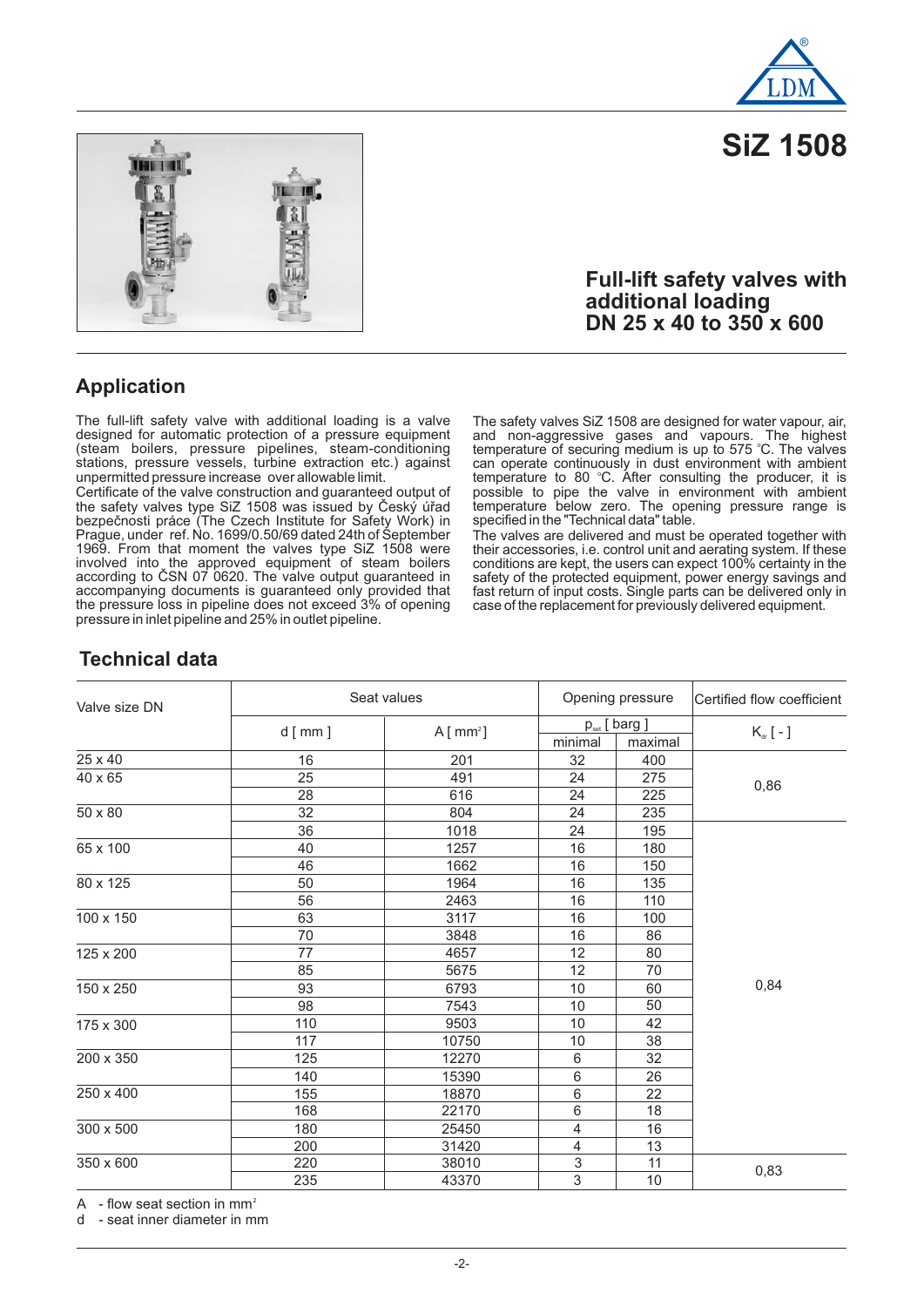

#### **Description**

Body is angle, with possibility of either flanges on both ports, or weld ends or combinated. Inlet port is of a nozzle type, outlet port is extended. There are welded lugs on the valve body for gripping the valve to the load-bearing structure and absorbing reaction forces. Plug, equipped with an additional flat for achieving of stronger lifting force, is pressed by the means of the spring and pressure air cylinder to the seat. There is a double differential piston moving inside of pressure air cylinder to which the lifting and loading airs are supplied through the hoses from the control unit. The valve is set and adjusted by its producer to the opening pressure specified in the customer´s order. Such a setting is secured against an unallowable interference. Dimensions of connection flanges and weld ends are specified after the agreement between the producer and customer when the order is being technically cleared. Standard weld ends correspond to CSN 13 1075 (3/1991), standard flanges correspond to SNEN1092-1 (2/2003) possibly SN13 1060. The valves SiZ 1508 correspond to ČSN EN ISO 4126-5. Č ČSNEN1092-1 (2/2003) possibly Č

#### **Valve function**

The safety valve is controlled by its control unit. If the control unit is for any reason put out of service, the valve may be shortly operated just exceptionally or in case of emergency (pressure air supply failure, control unit breakdown etc.). Any longer operation or repeated service in such state may lead to a rapid reduction of the valve service life due to vibrations and leakage.

After reaching the opening pressure value, control unit lets the air out of the space above the piston of pressure air cylinder (loading air) Air pressure from below the plug (lifting air) plus securing medium pressure acting on the plug overcome spring force and safety valve then rapidly opens to its full lift. When the pressure drops, then whole action runs reversed. Rapid opening and closing are just two main preferences of the valves .The valve reaches full opening after the pressure of securing medium increases by max. 3% above the value of set opening pressure  $(p_{\text{\tiny{set}}})$ . The valve becomes tight closed after the pressure of securing medium drops by max. 5% below the value of set opening pressure (p $_{\rm set}$ ).

In case of control air pressure supply failure, the force is induced by the securing medium pressure only. The valve opening runs incomparably more slowly than in the previously described state. As a result of it, the seat is excessively stressed and may get worn. The valve becomes fully open when securing medium increases by mx. 5 % above the value of set opening pressure.  $(p_{\alpha})$ . The valve becomes tight closed of oot opening proceard: (pselfiliant varior becoming agric diseased<br>when securing medium pressure drops by max. 10% below the value of set opening pressure(p $_{\tiny\rm{sel}}$ )

#### **Accessories**

Safety valves make an integral equipment together with their accessories consisting of the following :

- control unit type RP 5330 or. RP 5340
- remote signalisation of stroke value

#### **Remote signalisation**

Remote signalisation, fixed on the valve body, consists of micro switch and it serves to control the function of safety valve from a distant operating location where it signals "open" and "close" positions. Sensitivity of micro switch enables to register the plug stroke of 0,5 - 1 mm. Remote signalisation can operate in ambient temperature to 60 C. It is delivered on a special request but a cable is never part of the delivery.



#### **Ordering**

ČSN 13 3060, section1, article 5 applies to a certain extent. According to customer´s request, producer works out a design for placing the safety valves on securing equipment. Customer must submit all the necessary data. Design contains all the essentials for ordering. Every order is technically cleared and its conclusion is defined in a questionnaire to be confirmed binding by both parties.

#### **Transport and storage**

The safety valves including their accessories shall be transported in covered, dry and clean vehicles and other means of transport. They shall be secured against getting damaged by other transported goods. Valves are delivered wrapped separately in PE foil and provided with lathes. Pressure hoses are fixed to the valve body. Control units are wrapped separately in boxes together with their accessories.

The valves shall be stored in dry (max. air humidity of 75%), covered and closed areas with non-aggressive environment. It is recommended to keep the valves in original wrappings.After unwrapping, it is necessary to protect the valve body (spring, needle atc.) as well as control unit from bumping or another damage. Plastic blind flanges are to be removed when installing the valve.

#### **Assembly, maintenance and operation**

Instructions for proper assembly of the safety valve into pipeline, its connection to control unit and principles for its operation and maintenance are specified in document PM 087. This document is delivered together with the valve .

Based on our long-time experience, we recommend to carry out inspection and checking of setting the opening pressure periodically once a year. A recommended period for overhaul inspection (checking the state of sealing surface of seat and plug, checking of piston sealing in air cylinder) is every 2 years.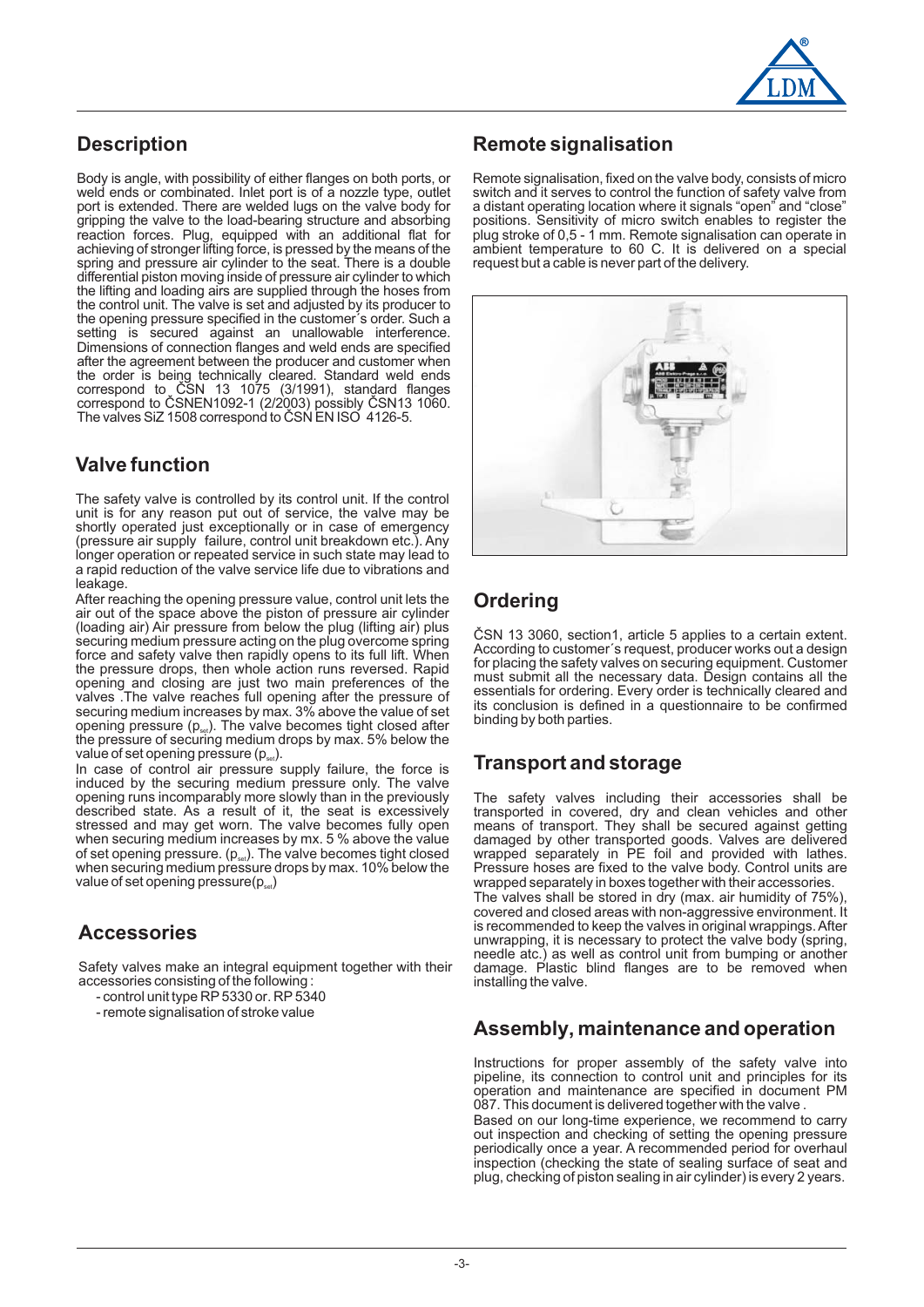

## **Valve complete specification No. for ordering SiZ 1508**

|                     |                    |            | XX XXXX |     |     | $XXX$ / $XXX$ - $XXX$ - |           |                | $ XX / X $ - $ XXX,X / X $ |                |
|---------------------|--------------------|------------|---------|-----|-----|-------------------------|-----------|----------------|----------------------------|----------------|
| 1. Valve            | Safety valve       | <b>SiZ</b> |         |     |     |                         |           |                |                            |                |
| 2. Series           |                    |            | 1508    |     |     |                         |           |                |                            |                |
| 3. Nominal size DN  | DN-inlet           |            |         | 065 |     |                         |           |                |                            |                |
|                     | DN-outlet          |            |         |     | 100 |                         |           |                |                            |                |
|                     | d-seat             |            |         |     |     | 046                     |           |                |                            |                |
| 4. Connection       | weld / weld        |            |         |     |     |                         | SS        |                |                            |                |
|                     | weld / flange      |            |         |     |     |                         | <b>SP</b> |                |                            |                |
|                     | flange / flange    |            |         |     |     |                         | PP        |                |                            |                |
| 5. Body material    | to $400^{\circ}$ C |            |         |     |     |                         |           | 1              |                            |                |
|                     | to $550^{\circ}$ C |            |         |     |     |                         |           | $\overline{2}$ |                            |                |
|                     | to $600^{\circ}$ C |            |         |     |     |                         |           | 3              |                            |                |
| 6. Opening pressure | barg               |            |         |     |     |                         |           |                | 120,5                      |                |
| 7. Protected medium | saturated steam    |            |         |     |     |                         |           |                |                            | 1              |
|                     | overheted steam    |            |         |     |     |                         |           |                |                            | $\overline{2}$ |
|                     | air                |            |         |     |     |                         |           |                |                            | 3              |
|                     | other gasses       |            |         |     |     |                         |           |                |                            | 4              |

**Order example: SiZ 1508 065/100 - 046 PP/1 - 120,5/1**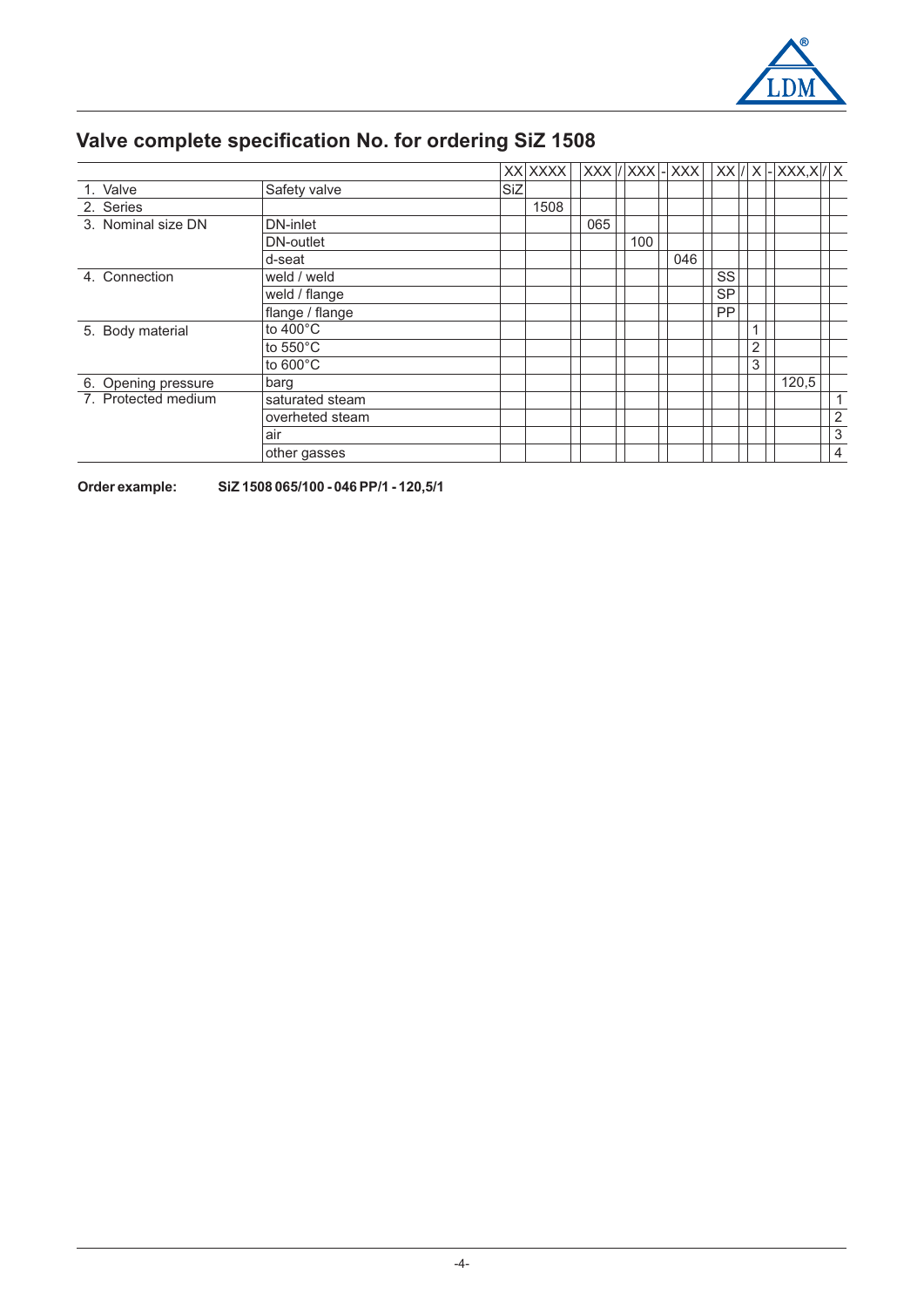

### **Connection dimensions**

| DΝ      | <b>Execution SS</b> |     |     | <b>Execution SP</b> | <b>Exucution PP</b> |     |  |
|---------|---------------------|-----|-----|---------------------|---------------------|-----|--|
|         | S.                  | S,  | S.  | S,                  | S.                  | S,  |  |
|         | mm                  | mm  | mm  | mm                  | mm                  | mm  |  |
| 25x40   | 170                 | 170 | 130 | 170                 | 130                 | 130 |  |
| 40x65   | 200                 | 200 | 150 | 200                 | 150                 | 180 |  |
| 50x80   | 225                 | 225 | 180 | 225                 | 180                 | 180 |  |
| 65x100  | 240                 | 240 | 180 | 240                 | 180                 | 185 |  |
| 80x125  | 260                 | 260 | 205 | 260                 | 205                 | 220 |  |
| 100x150 | 260                 | 260 | 215 | 260                 | 215                 | 215 |  |
| 125x200 | 390                 | 330 | 320 | 330                 | 320                 | 300 |  |
| 150x250 | 340                 | 340 | 245 | 340                 | 245                 | 260 |  |
| 175x300 | 350                 | 390 | 265 | 390                 | 265                 | 290 |  |
| 200x350 | 430                 | 410 | 320 | 410                 | 320                 | 310 |  |
| 250x400 | 450                 | 440 | 340 | 440                 | 340                 | 340 |  |
| 300x500 | 520                 | 510 | 380 | 510                 | 380                 | 410 |  |
| 350x600 | 600                 | 590 | 450 | 590                 | 450                 | 490 |  |

# **Connection dimensions**



#### **Drain-off piping connection dimensions Detail of drain-off piping connection**

| DN      | A    | B     | ØΟ  | b   | ∅d   | s    |
|---------|------|-------|-----|-----|------|------|
|         | mm   | mm    | mm  | mm  | mm   | mm   |
| 25x40   | 230  | 259   | 30  | 45  | 17,2 | 2,9  |
| 40x65   | 290  | 289   | 30  | 60  | 17,2 | 2,9  |
| 50x80   | 330  | 321   | 45  | 65  | 21,3 | 3,25 |
| 65x100  | 370  | 336   | 51  | 75  | 21,3 | 3,25 |
| 80x125  | 440  | 381   | 60  | 90  | 26,9 | 3,25 |
| 100x150 | 500  | 426   | 64  | 100 | 26,9 | 3,25 |
| 125x200 | 530  | 466   | 64  | 90  | 26,9 | 3,25 |
| 150x250 | 600  | 466   | 76  | 110 | 26,9 | 3,25 |
| 175x300 | 660  | 476   | 76  | 110 | 26.9 | 3.25 |
| 200x350 | 750  | 285   | 95  | 120 | 26,9 | 3,25 |
| 250x400 | 790  | 285   | 95  | 120 | 26,9 | 3,25 |
| 300x500 | 930  | 356,5 | 125 | 140 | 33,7 | 4,05 |
| 350x600 | 1120 | 356.5 | 135 | 160 | 33.7 | 4.05 |
|         |      |       |     |     |      |      |



#### **Material of main parts**

|                 |                        | Material (class - quality) |                       |                         |  |  |  |  |
|-----------------|------------------------|----------------------------|-----------------------|-------------------------|--|--|--|--|
| Name            |                        | up to $400^{\circ}$ C      | up to $550^{\circ}$ C | up to 600°C             |  |  |  |  |
|                 |                        | DN 100x150 to 350x600      | DN 25x40 to 350x600   | DN 25 x 40 to 350 x 600 |  |  |  |  |
| $\mathbf{1}$    | Body                   | 1.0619                     | 1.7357                | 1.4931                  |  |  |  |  |
| $\mathfrak{p}$  | Insertion with seat    | 1.0426                     | 1.7335                | 1.4903                  |  |  |  |  |
|                 | Seat weld              |                            | STELIT <sub>6</sub>   |                         |  |  |  |  |
| 3               | Plug                   | 1.4923 (1.7335)            |                       | 1.4903                  |  |  |  |  |
|                 | Seat weld              | STELIT <sub>6</sub>        |                       |                         |  |  |  |  |
| 4               | Plug guide             | 42 2942                    |                       | 1.4923                  |  |  |  |  |
| 5               | <b>Needle</b>          | 17 0 27                    |                       | 1.4923                  |  |  |  |  |
| 6               | Main spring            |                            | 50CrV4 / 51CrV4       |                         |  |  |  |  |
|                 | Cylinder liner         |                            | 42 3119               |                         |  |  |  |  |
| 8               | Yoke - lower bonnet    | 1.0619 / 1.0425            | 1.7357 / 1.7335       | 1.4931 / 1.7380         |  |  |  |  |
| $9\,$           | Dumping spring         |                            | 50CrV4 / 51CrV4       |                         |  |  |  |  |
| 10              | Yoke extension piece   | 1.0619                     |                       |                         |  |  |  |  |
| 11              | Upper bonnet           | 1.0619                     |                       |                         |  |  |  |  |
| 12 <sup>2</sup> | Piston                 | 1.0619                     |                       |                         |  |  |  |  |
| 13              | Adjusting screw        |                            | 17 0 21               |                         |  |  |  |  |
| 14              | <b>Extension piece</b> | 1.0426                     | 1.4903                |                         |  |  |  |  |
|                 |                        |                            |                       |                         |  |  |  |  |